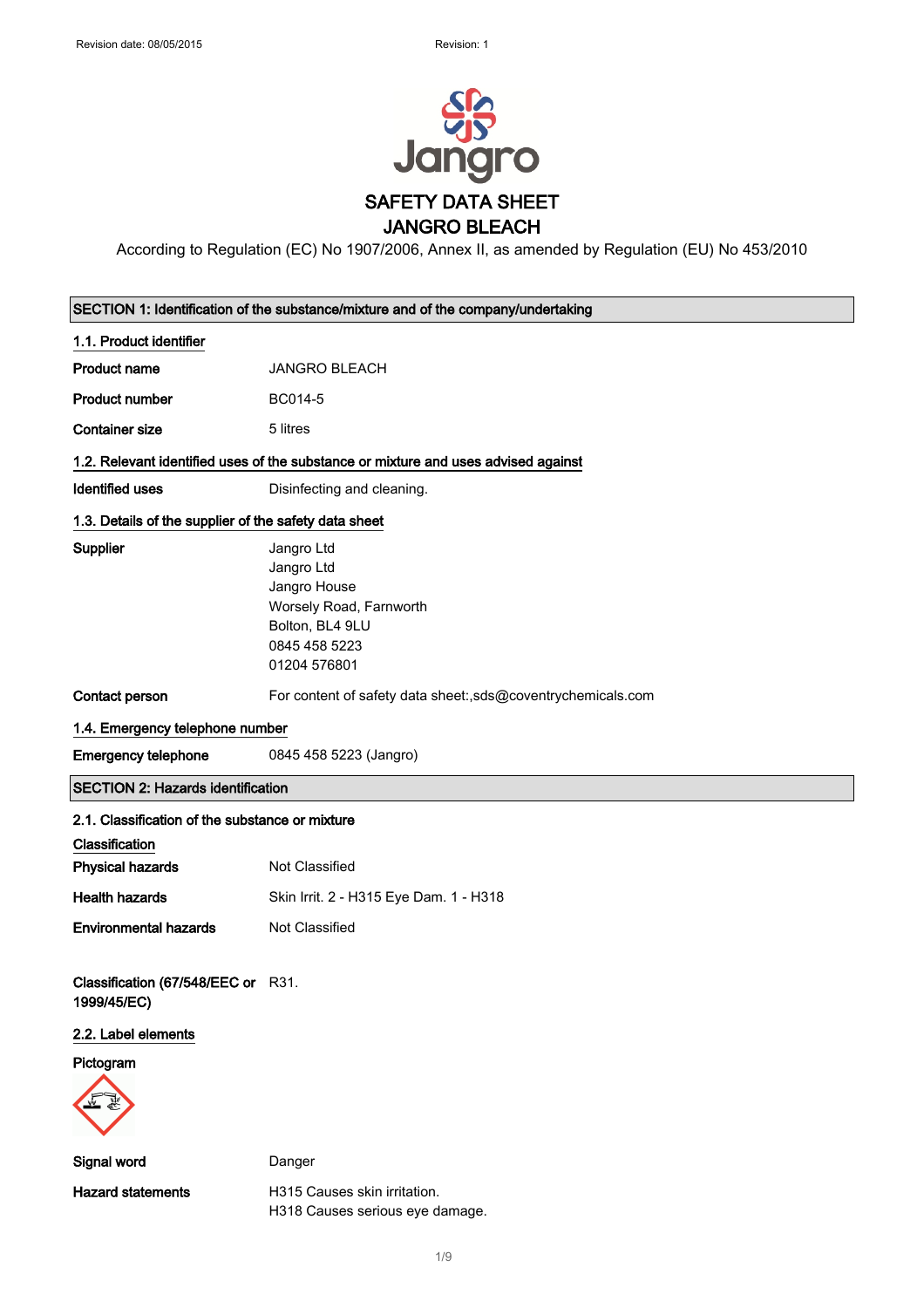| <b>Precautionary statements</b>           | P280 Wear protective gloves/protective clothing/eye protection/face protection.<br>P302+P352 IF ON SKIN: Wash with plenty of water.<br>P305+P351+P338 IF IN EYES: Rinse cautiously with water for several minutes. Remove<br>contact lenses, if present and easy to do. Continue rinsing.<br>P310 Immediately call a POISON CENTER/doctor.<br>P102 Keep out of reach of children.<br>P301+P330+P331 IF SWALLOWED: Rinse mouth. Do NOT induce vomiting. |
|-------------------------------------------|--------------------------------------------------------------------------------------------------------------------------------------------------------------------------------------------------------------------------------------------------------------------------------------------------------------------------------------------------------------------------------------------------------------------------------------------------------|
| Contains                                  | SODIUM HYPOCHLORITE SOLUTION,  % CI ACTIVE                                                                                                                                                                                                                                                                                                                                                                                                             |
| Detergent labelling                       | < 5% chlorine-based bleaching agents                                                                                                                                                                                                                                                                                                                                                                                                                   |
| Supplementary precautionary<br>statements | P264 Wash contaminated skin thoroughly after handling.<br>P321 Specific treatment (see medical advice on this label).<br>P362+P364 Take off contaminated clothing and wash it before reuse.                                                                                                                                                                                                                                                            |

#### 2.3. Other hazards

This product does not contain any substances classified as PBT or vPvB.

#### SECTION 3: Composition/information on ingredients

#### 3.2. Mixtures

| SODIUM HYPOCHLORITE SOLUTION,  % CI ACTIVE |                      |                                | $1 - 5%$ |
|--------------------------------------------|----------------------|--------------------------------|----------|
| CAS number: 7681-52-9                      | EC number: 231-668-3 | REACH registration number: 01- |          |
|                                            |                      | 2119488154-34-XXXX             |          |

M factor (Acute) = 10

| Classification         | Classification (67/548/EEC or 1999/45/EC) |
|------------------------|-------------------------------------------|
| Met. Corr. 1 - H290    | C:R34 R31 N:R50                           |
| Skin Corr. 1B - H314   |                                           |
| Eye Dam. 1 - H318      |                                           |
| Aquatic Acute 1 - H400 |                                           |

The Full Text for all R-Phrases and Hazard Statements are Displayed in Section 16.

#### SECTION 4: First aid measures

#### 4.1. Description of first aid measures

| Inhalation                                                       | Move affected person to fresh air at once. Rinse nose and mouth with water. Get medical<br>attention if any discomfort continues.                                                                                                                                 |  |
|------------------------------------------------------------------|-------------------------------------------------------------------------------------------------------------------------------------------------------------------------------------------------------------------------------------------------------------------|--|
| Ingestion                                                        | Do not induce vomiting. Rinse mouth thoroughly with water. Give plenty of water to drink.<br>Keep affected person under observation. Get medical attention if any discomfort continues.<br>Show this Safety Data Sheet to the medical personnel.                  |  |
| <b>Skin contact</b>                                              | Rinse immediately with plenty of water. Remove contaminated clothing. Get medical attention<br>if irritation persists after washing.                                                                                                                              |  |
| Eye contact                                                      | Rinse immediately with plenty of water. Remove any contact lenses and open eyelids wide<br>apart. Continue to rinse for at least 15 minutes. Get medical attention if irritation persists after<br>washing. Show this Safety Data Sheet to the medical personnel. |  |
| 4.2. Most important symptoms and effects, both acute and delayed |                                                                                                                                                                                                                                                                   |  |
| <b>Inhalation</b>                                                | May cause respiratory system irritation.                                                                                                                                                                                                                          |  |
| Ingestion                                                        | Ingestion may cause severe irritation of the mouth, the oesophagus and the gastrointestinal<br>tract. May cause stomach pain or vomiting.                                                                                                                         |  |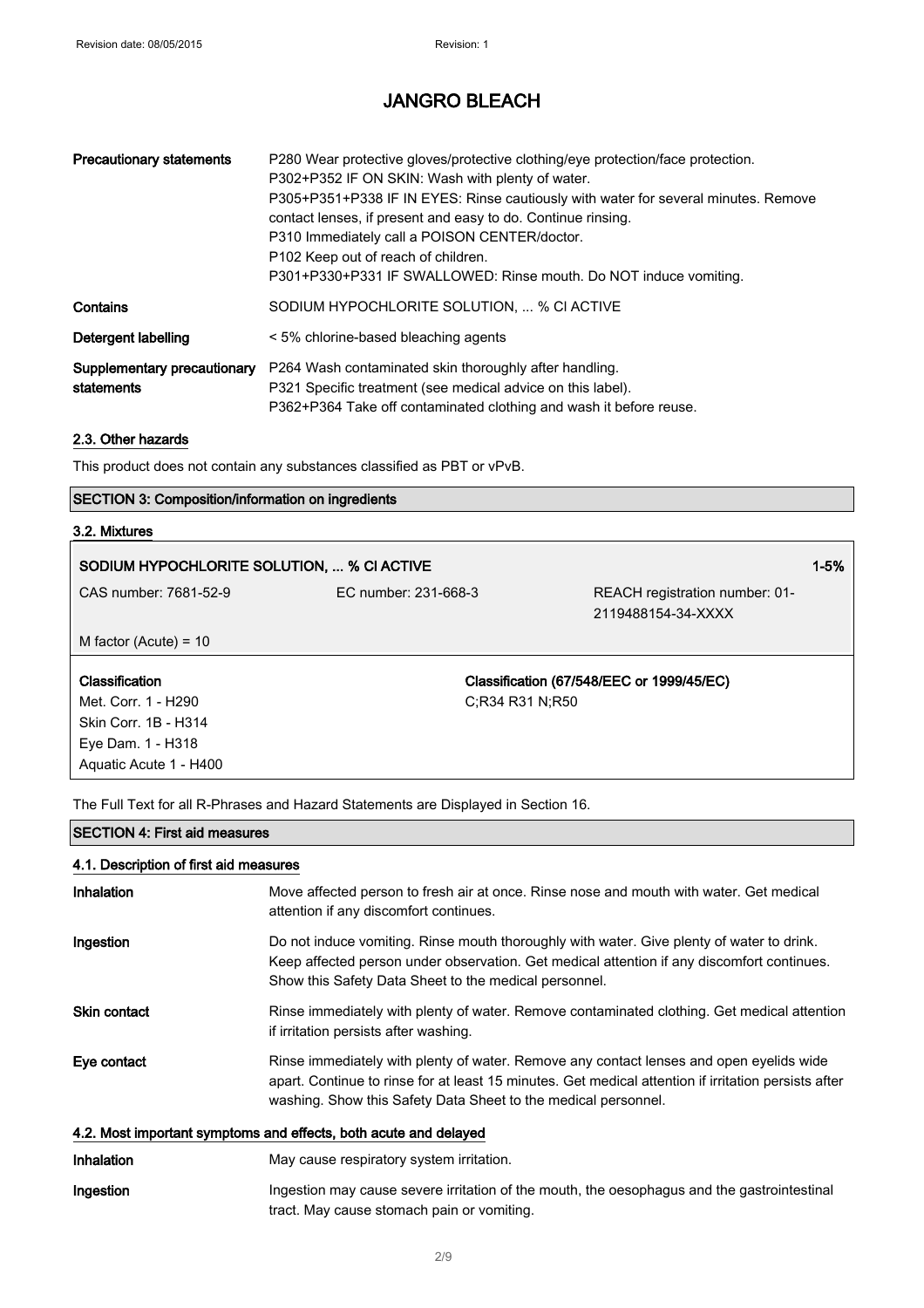| <b>Skin contact</b>                                        | Prolonged or repeated contact with skin may cause irritation, redness and dermatitis.                                                                                                                                                                                                                                                                                                                                                                                   |
|------------------------------------------------------------|-------------------------------------------------------------------------------------------------------------------------------------------------------------------------------------------------------------------------------------------------------------------------------------------------------------------------------------------------------------------------------------------------------------------------------------------------------------------------|
| Eye contact                                                | Irritating to eyes. Symptoms following overexposure may include the following: Redness.<br>Pain.                                                                                                                                                                                                                                                                                                                                                                        |
|                                                            | 4.3. Indication of any immediate medical attention and special treatment needed                                                                                                                                                                                                                                                                                                                                                                                         |
| Notes for the doctor                                       | No specific recommendations.                                                                                                                                                                                                                                                                                                                                                                                                                                            |
| <b>SECTION 5: Firefighting measures</b>                    |                                                                                                                                                                                                                                                                                                                                                                                                                                                                         |
| 5.1. Extinguishing media                                   |                                                                                                                                                                                                                                                                                                                                                                                                                                                                         |
| Suitable extinguishing media                               | The product is not flammable. Use fire-extinguishing media suitable for the surrounding fire.<br>Foam, carbon dioxide or dry powder.                                                                                                                                                                                                                                                                                                                                    |
| 5.2. Special hazards arising from the substance or mixture |                                                                                                                                                                                                                                                                                                                                                                                                                                                                         |
| <b>Hazardous combustion</b><br>products                    | Fire or high temperatures create: Chlorine. Oxides of: Chlorine. Hydrogen chloride (HCI).                                                                                                                                                                                                                                                                                                                                                                               |
| 5.3. Advice for firefighters                               |                                                                                                                                                                                                                                                                                                                                                                                                                                                                         |
| Protective actions during<br>firefighting                  | Control run-off water by containing and keeping it out of sewers and watercourses.                                                                                                                                                                                                                                                                                                                                                                                      |
| Special protective equipment<br>for firefighters           | Wear positive-pressure self-contained breathing apparatus (SCBA) and appropriate protective<br>clothing.                                                                                                                                                                                                                                                                                                                                                                |
| <b>SECTION 6: Accidental release measures</b>              |                                                                                                                                                                                                                                                                                                                                                                                                                                                                         |
|                                                            | 6.1. Personal precautions, protective equipment and emergency procedures                                                                                                                                                                                                                                                                                                                                                                                                |
| <b>Personal precautions</b>                                | For personal protection, see Section 8.                                                                                                                                                                                                                                                                                                                                                                                                                                 |
| 6.2. Environmental precautions                             |                                                                                                                                                                                                                                                                                                                                                                                                                                                                         |
| <b>Environmental precautions</b>                           | Collect and dispose of spillage as indicated in Section 13. Do not discharge into drains or<br>watercourses or onto the ground.                                                                                                                                                                                                                                                                                                                                         |
| 6.3. Methods and material for containment and cleaning up  |                                                                                                                                                                                                                                                                                                                                                                                                                                                                         |
| Methods for cleaning up                                    | Stop leak if possible without risk. Flush away spillage with plenty of water. Absorb spillage<br>with non-combustible, absorbent material. Do not discharge into drains or watercourses or<br>onto the ground. Absorb in vermiculite, dry sand or earth and place into containers. Do not<br>use paper or sawdust. Provide adequate ventilation. Flush contaminated area with plenty of<br>water. Avoid the spillage or runoff entering drains, sewers or watercourses. |
| 6.4. Reference to other sections                           |                                                                                                                                                                                                                                                                                                                                                                                                                                                                         |
| Reference to other sections                                | For personal protection, see Section 8. See Section 11 for additional information on health<br>hazards. For waste disposal, see Section 13.                                                                                                                                                                                                                                                                                                                             |
| <b>SECTION 7: Handling and storage</b>                     |                                                                                                                                                                                                                                                                                                                                                                                                                                                                         |
| 7.1. Precautions for safe handling                         |                                                                                                                                                                                                                                                                                                                                                                                                                                                                         |
| Usage precautions                                          | Wear protective clothing as described in Section 8 of this safety data sheet. Provide adequate<br>ventilation. Avoid contact with skin and eyes. Avoid inhalation of vapours and spray/mists.<br>Observe any occupational exposure limits for the product or ingredients. Avoid contact with<br>acids and other cleaning agents.                                                                                                                                        |
| Advice on general<br>occupational hygiene                  | Good personal hygiene procedures should be implemented. Do not eat, drink or smoke when<br>using this product. Provide eyewash station. Wash promptly with soap and water if skin<br>becomes contaminated. Wash contaminated clothing before reuse. Use appropriate skin<br>cream to prevent drying of skin.                                                                                                                                                            |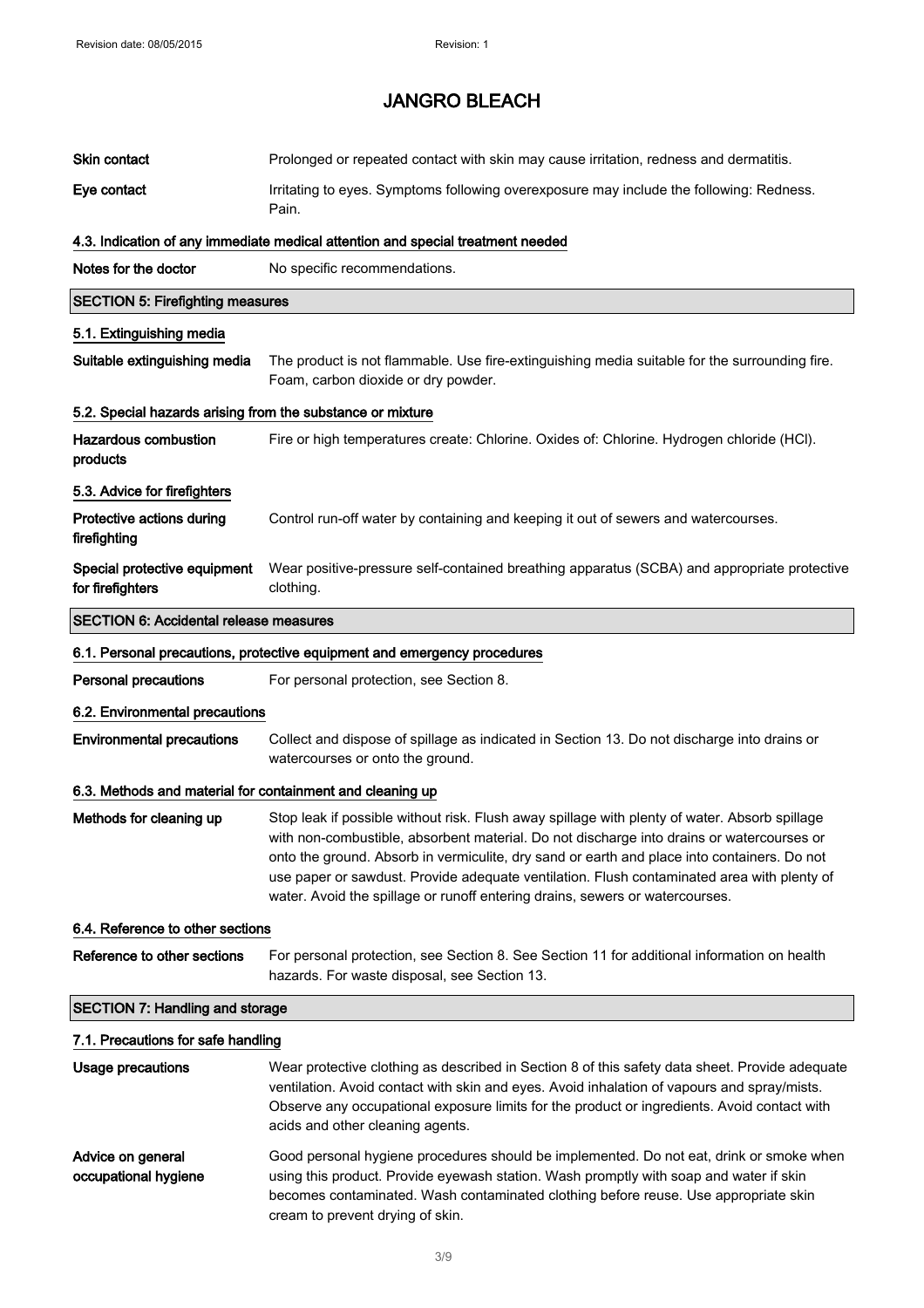## 7.2. Conditions for safe storage, including any incompatibilities Storage precautions Store in tightly-closed, original container in a dry, cool and well-ventilated place. Protect from light. Store away from the following materials: Acids. 7.3. Specific end use(s) Specific end use(s) The identified uses for this product are detailed in Section 1.2. SECTION 8: Exposure Controls/personal protection 8.1. Control parameters Ingredient comments No exposure limits known for ingredient(s). In case of Chlorine emmission, the WEL for Chlorine should be observed: Short Term Exposure Limit (STEL) 1 ppm / 2.9 mg/m3. Long Term Exposure Limit (LTEL) 0.5 ppm / 1.5 mg/m3. WEL = Workplace Exposure Limits SODIUM HYPOCHLORITE SOLUTION, ... % Cl ACTIVE (CAS: 7681-52-9) DNEL Industry - Inhalation; Long term local effects: 1.55 mg/m<sup>3</sup> Industry - Inhalation; Long term systemic effects: 1.55 mg/m<sup>3</sup> Industry - Inhalation; Short term local effects: 3.1 mg/m<sup>3</sup> Industry - Inhalation; Short term systemic effects: 3.1 mg/m<sup>3</sup> Consumer - Inhalation; Long term local effects: 1.55 mg/m<sup>3</sup> Consumer - Inhalation; Long term systemic effects: 1.55 mg/m<sup>3</sup> Consumer - Inhalation; Short term local effects: 3.1 mg/m<sup>3</sup> Consumer - Inhalation; Short term systemic effects: 3.1 mg/m<sup>3</sup> Consumer - Oral; Long term systemic effects: 0.26 mg/kg/day PNEC - Fresh water; 0.00021 mg/l - Marine water; 0.000042 mg/l - Intermittent release; 0.00026 mg/l - STP; 0.03 mg/l 8.2. Exposure controls Protective equipment Appropriate engineering controls Provide adequate ventilation. Eye/face protection Eyewear complying with an approved standard should be worn if a risk assessment indicates eye contact is possible. Unless the assessment indicates a higher degree of protection is required, the following protection should be worn: Tight-fitting safety glasses. EN 166 Hand protection **Chemical-resistant, impervious gloves complying with an approved standard should be worn if** a risk assessment indicates skin contact is possible. It is recommended that gloves are made of the following material: Polyvinyl chloride (PVC). Rubber (natural, latex). EN 374 Other skin and body protection Use barrier creams to prevent skin contact. Wear appropriate clothing to prevent repeated or prolonged skin contact. Hygiene measures When using do not eat, drink or smoke. Good personal hygiene procedures should be implemented. Wash hands and any other contaminated areas of the body with soap and water before leaving the work site. Use appropriate skin cream to prevent drying of skin. Respiratory protection Respiratory protection not required.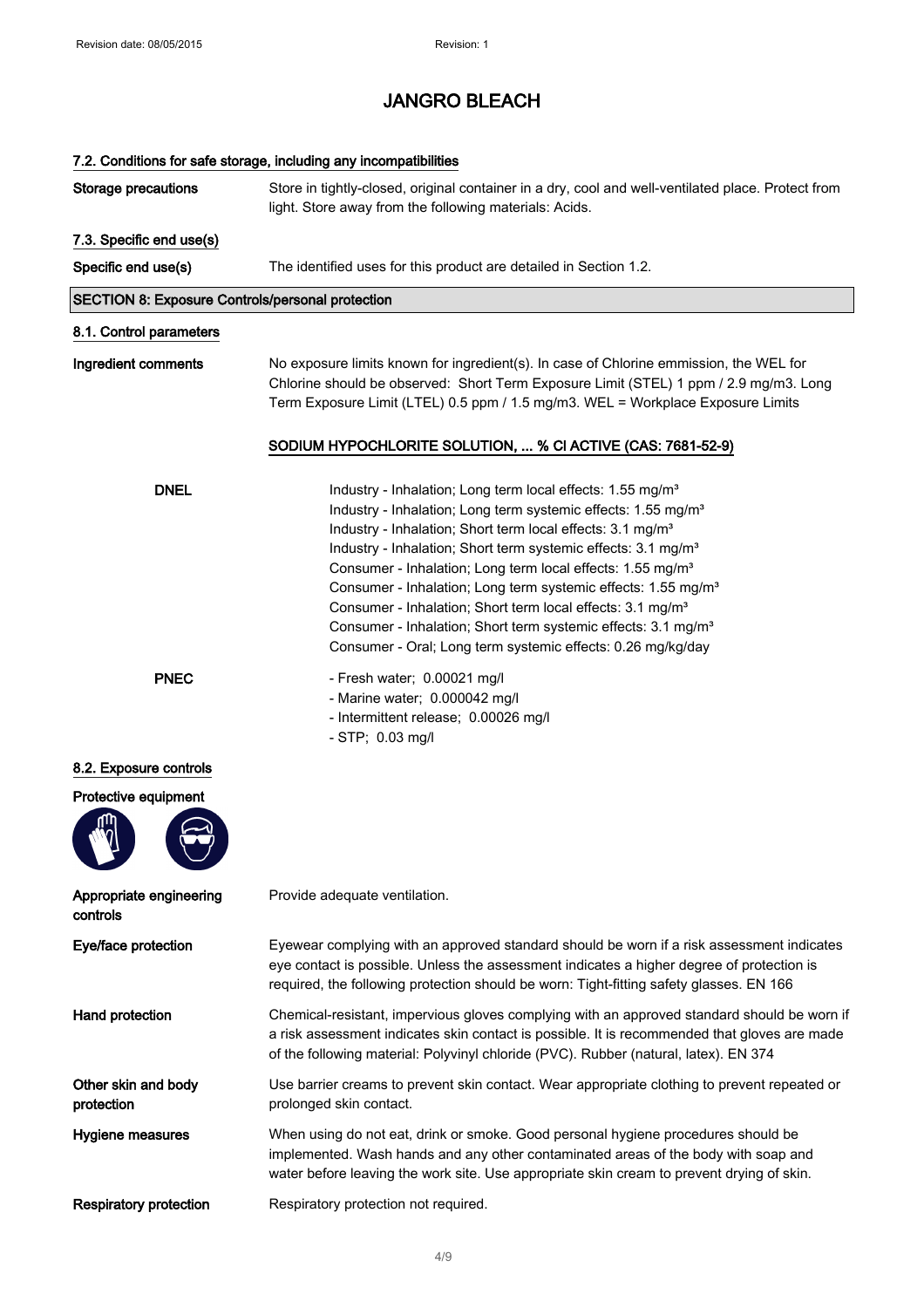| Environmental exposure | Avoid release to the environment. |
|------------------------|-----------------------------------|
| controls               |                                   |

### SECTION 9: Physical and Chemical Properties

| 9.1. Information on basic physical and chemical properties |                                                                                                                                                                                                          |  |
|------------------------------------------------------------|----------------------------------------------------------------------------------------------------------------------------------------------------------------------------------------------------------|--|
| Appearance                                                 | Liquid.                                                                                                                                                                                                  |  |
| Colour                                                     | Colourless to pale yellow.                                                                                                                                                                               |  |
| Odour                                                      | Chlorine.                                                                                                                                                                                                |  |
| <b>Odour threshold</b>                                     | Not applicable.                                                                                                                                                                                          |  |
| pH                                                         | pH (concentrated solution): 11.5                                                                                                                                                                         |  |
| <b>Melting point</b>                                       | Not applicable.                                                                                                                                                                                          |  |
| Initial boiling point and range                            | Not applicable.                                                                                                                                                                                          |  |
| Flash point                                                | Not applicable.                                                                                                                                                                                          |  |
| <b>Evaporation rate</b>                                    | Not determined.                                                                                                                                                                                          |  |
| <b>Evaporation factor</b>                                  | Not applicable.                                                                                                                                                                                          |  |
| Vapour pressure                                            | Not determined.                                                                                                                                                                                          |  |
| Vapour density                                             | Not determined.                                                                                                                                                                                          |  |
| <b>Relative density</b>                                    | 1.05 @ 20°C                                                                                                                                                                                              |  |
| <b>Bulk density</b>                                        | Not applicable.                                                                                                                                                                                          |  |
| Solubility(ies)                                            | Soluble in water.                                                                                                                                                                                        |  |
| Auto-ignition temperature                                  | Not applicable.                                                                                                                                                                                          |  |
| <b>Decomposition Temperature</b>                           | Not applicable.                                                                                                                                                                                          |  |
| <b>Viscosity</b>                                           | Not determined.                                                                                                                                                                                          |  |
| <b>Explosive properties</b>                                | Not relevant.                                                                                                                                                                                            |  |
| Explosive under the influence<br>of a flame                | Not considered to be explosive.                                                                                                                                                                          |  |
| <b>Oxidising properties</b>                                | Not applicable.                                                                                                                                                                                          |  |
| Comments                                                   | Information given is applicable to the product as supplied.                                                                                                                                              |  |
| 9.2. Other information                                     |                                                                                                                                                                                                          |  |
| Other information                                          | Not relevant.                                                                                                                                                                                            |  |
| <b>SECTION 10: Stability and reactivity</b>                |                                                                                                                                                                                                          |  |
| 10.1. Reactivity                                           |                                                                                                                                                                                                          |  |
| Reactivity                                                 | Reacts with many inorganic and organic compounds                                                                                                                                                         |  |
| 10.2. Chemical stability                                   |                                                                                                                                                                                                          |  |
| <b>Stability</b>                                           | Decomposes over time. Factors that increase the rate of decomposition: increase in<br>temperature, certain metallic impurities, high initial concentration, fall in pH below 11and<br>exposure to light. |  |

#### 10.3. Possibility of hazardous reactions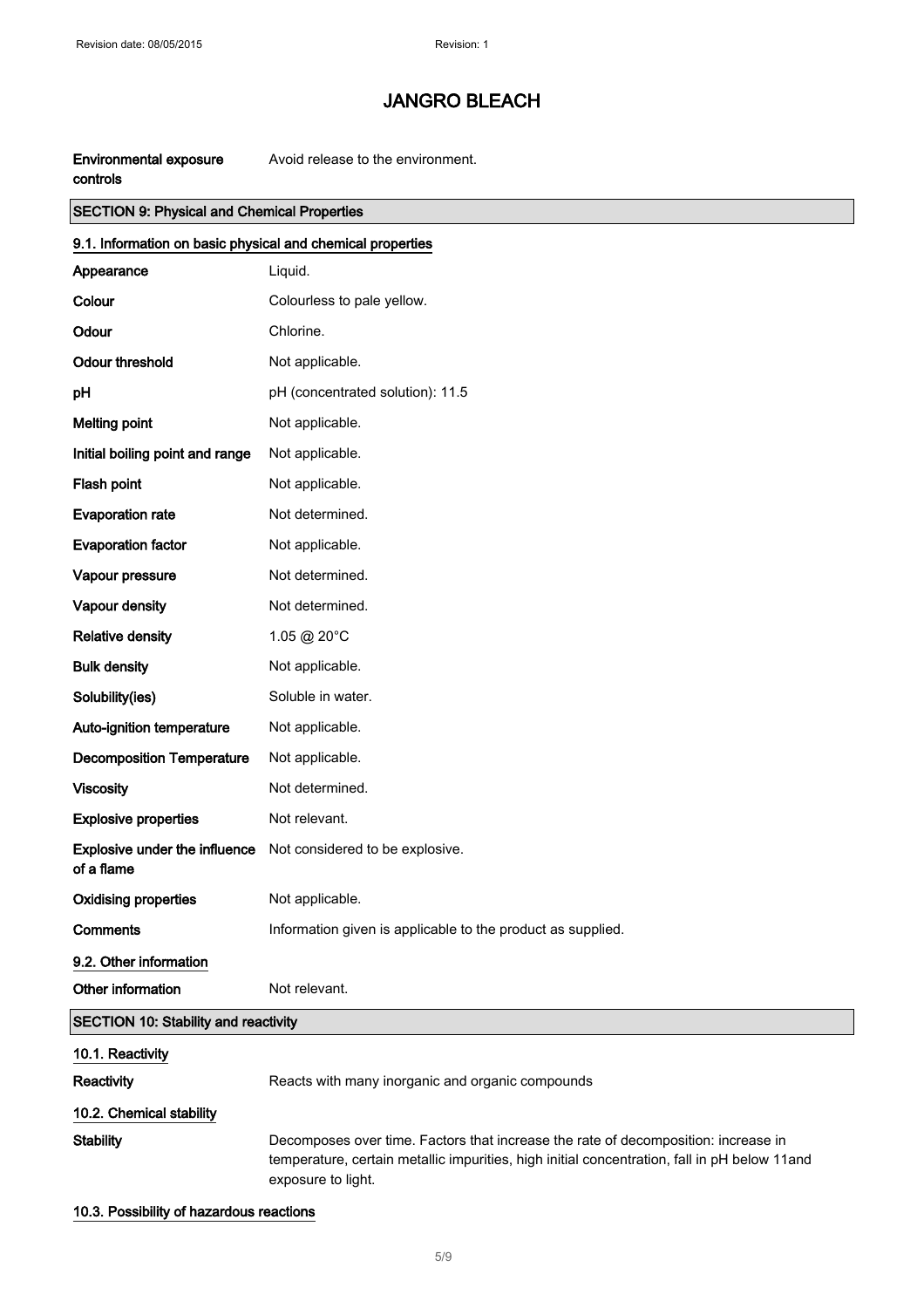| Possibility of hazardous<br>reactions           | Contact with acids liberates toxic gas. Chlorine.                                                                                                                                                                                                                                                                                                                                                                               |
|-------------------------------------------------|---------------------------------------------------------------------------------------------------------------------------------------------------------------------------------------------------------------------------------------------------------------------------------------------------------------------------------------------------------------------------------------------------------------------------------|
| 10.4. Conditions to avoid                       |                                                                                                                                                                                                                                                                                                                                                                                                                                 |
| <b>Conditions to avoid</b>                      | Avoid exposure to high temperatures or direct sunlight.                                                                                                                                                                                                                                                                                                                                                                         |
| 10.5. Incompatible materials                    |                                                                                                                                                                                                                                                                                                                                                                                                                                 |
| <b>Materials to avoid</b>                       | Acids. Ammonium compounds. Organic materials. Metals, particularly copper, nickel and iron.                                                                                                                                                                                                                                                                                                                                     |
| 10.6. Hazardous decomposition products          |                                                                                                                                                                                                                                                                                                                                                                                                                                 |
| Hazardous decomposition<br>products             | Chlorine. Hydrogen chloride (HCl). Oxides of the following substances: Chlorine.                                                                                                                                                                                                                                                                                                                                                |
| <b>SECTION 11: Toxicological information</b>    |                                                                                                                                                                                                                                                                                                                                                                                                                                 |
| 11.1. Information on toxicological effects      |                                                                                                                                                                                                                                                                                                                                                                                                                                 |
| <b>Toxicological effects</b>                    | Data for sodium hypochlorite solution 15% shows low acute oral toxicity: LC50(rat, oral) 1100<br>mg/kg (as available chlorine). Low acute inhalation toxicity. LC50 (rat, 1hr) >10500mg/m3 (as<br>available chlorine). Very low acute dermal toxicity. LC50 (rat, dermal) >2000 mg/kg (as<br>available chlorine).                                                                                                               |
| Other health effects                            | Does not contain any substances known to be carcinogenic.                                                                                                                                                                                                                                                                                                                                                                       |
| Skin sensitisation<br><b>Skin sensitisation</b> | Not sensitising.                                                                                                                                                                                                                                                                                                                                                                                                                |
| <b>General information</b>                      | This product has low toxicity.                                                                                                                                                                                                                                                                                                                                                                                                  |
| Ingestion                                       | May cause irritation. Symptoms following overexposure may include the following: Stomach<br>pain. Nausea, vomiting. Diarrhoea.                                                                                                                                                                                                                                                                                                  |
| Skin contact                                    | Skin irritation should not occur when used as recommended. Repeated exposure may cause<br>skin dryness or cracking.                                                                                                                                                                                                                                                                                                             |
| Eye contact                                     | May cause temporary eye irritation.                                                                                                                                                                                                                                                                                                                                                                                             |
| <b>SECTION 12: Ecological Information</b>       |                                                                                                                                                                                                                                                                                                                                                                                                                                 |
| Ecotoxicity                                     | Not regarded as dangerous for the environment. The product is classified using the test data<br>for the AISE model bleach product. Ref: International Association for Soaps, Detergents and<br>Maintenance Products publication "Environmental classification of sodium hypochlorite<br>containing bleach products". The product may affect the acidity (pH) of water which may have<br>hazardous effects on aquatic organisms. |
| 12.1. Toxicity                                  |                                                                                                                                                                                                                                                                                                                                                                                                                                 |
| Toxicity                                        | Not considered toxic to fish.                                                                                                                                                                                                                                                                                                                                                                                                   |
| Acute toxicity - aquatic<br>invertebrates       | Reference: AISE report "Environmental classification of sodium hypochlorite containing bleach<br>products.", 9 September 2009.<br>EC <sub>50</sub> , 48 hours: > 1 mg/l mg/l, Daphnia magna                                                                                                                                                                                                                                     |

#### 12.2. Persistence and degradability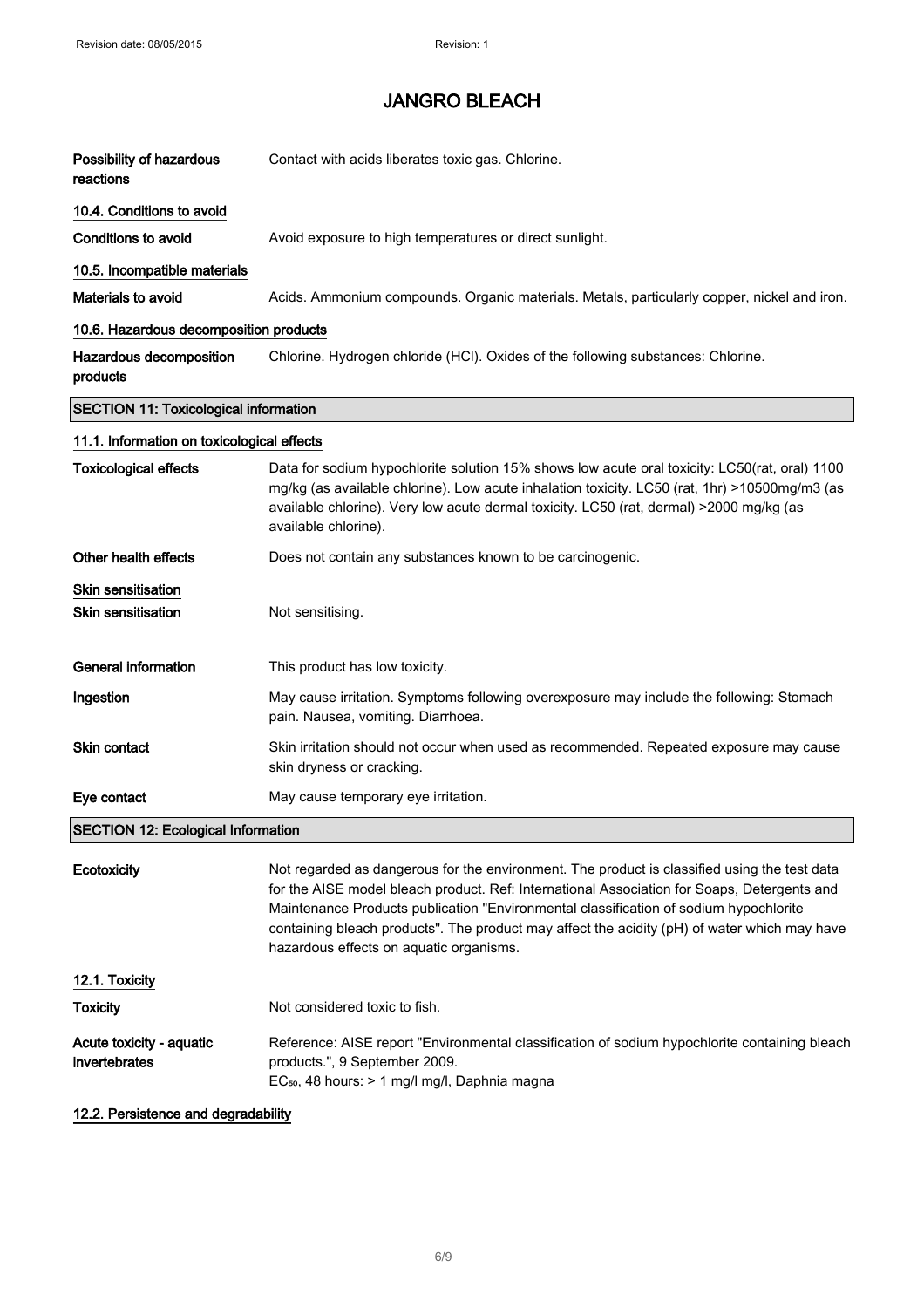## JANGRO BLEACH

| Persistence and degradability                | This product contains inorganic compounds which are not biodegradable. Reacts with organic<br>substances in soil and sediments and degrades rapidly to chloride salts. Substantially<br>removed in biological treatment processes. The surfactant(s) contained in this product<br>complies(comply) with the biodegradability criteria as laid down in Regulation (EC) No.<br>648/2004 on detergents. Data to support this assertion are held at the disposal of the<br>competent authorities of the Member States and will be made available to them at their direct<br>request, or at the request of a detergent manufacturer. |
|----------------------------------------------|---------------------------------------------------------------------------------------------------------------------------------------------------------------------------------------------------------------------------------------------------------------------------------------------------------------------------------------------------------------------------------------------------------------------------------------------------------------------------------------------------------------------------------------------------------------------------------------------------------------------------------|
| 12.3. Bioaccumulative potential              |                                                                                                                                                                                                                                                                                                                                                                                                                                                                                                                                                                                                                                 |
| <b>Bioaccumulative potential</b>             | No data available on bioaccumulation. Low potential for bioaccumulation.                                                                                                                                                                                                                                                                                                                                                                                                                                                                                                                                                        |
| 12.4. Mobility in soil                       |                                                                                                                                                                                                                                                                                                                                                                                                                                                                                                                                                                                                                                 |
| <b>Mobility</b>                              | The product is water-soluble and may spread in water systems.                                                                                                                                                                                                                                                                                                                                                                                                                                                                                                                                                                   |
| 12.5. Results of PBT and vPvB assessment     |                                                                                                                                                                                                                                                                                                                                                                                                                                                                                                                                                                                                                                 |
| <b>Results of PBT and vPvB</b><br>assessment | This product does not contain any substances classified as PBT or vPvB.                                                                                                                                                                                                                                                                                                                                                                                                                                                                                                                                                         |
| 12.6. Other adverse effects                  |                                                                                                                                                                                                                                                                                                                                                                                                                                                                                                                                                                                                                                 |
| Other adverse effects                        | There is evidence that sodium hypochlorite inhibits the aerobic treatment process at a<br>concentration of 0.05 mg/l.                                                                                                                                                                                                                                                                                                                                                                                                                                                                                                           |
| <b>SECTION 13: Disposal considerations</b>   |                                                                                                                                                                                                                                                                                                                                                                                                                                                                                                                                                                                                                                 |
| 13.1. Waste treatment methods                |                                                                                                                                                                                                                                                                                                                                                                                                                                                                                                                                                                                                                                 |
| <b>General information</b>                   | Do not discharge into drains or watercourses or onto the ground.                                                                                                                                                                                                                                                                                                                                                                                                                                                                                                                                                                |
| <b>Disposal methods</b>                      | Dispose of waste to licensed waste disposal site in accordance with the requirements of the<br>local Waste Disposal Authority. Packaging is recyclable. Wash out containers with water<br>before disposal.                                                                                                                                                                                                                                                                                                                                                                                                                      |
| <b>SECTION 14: Transport information</b>     |                                                                                                                                                                                                                                                                                                                                                                                                                                                                                                                                                                                                                                 |
| Road transport notes                         | Not classified.                                                                                                                                                                                                                                                                                                                                                                                                                                                                                                                                                                                                                 |
| Rail transport notes                         | Not classified.                                                                                                                                                                                                                                                                                                                                                                                                                                                                                                                                                                                                                 |
| Sea transport notes                          | Not classified.                                                                                                                                                                                                                                                                                                                                                                                                                                                                                                                                                                                                                 |
| Air transport notes                          | Not classified.                                                                                                                                                                                                                                                                                                                                                                                                                                                                                                                                                                                                                 |
| 14.1. UN number                              |                                                                                                                                                                                                                                                                                                                                                                                                                                                                                                                                                                                                                                 |
| Not applicable.                              |                                                                                                                                                                                                                                                                                                                                                                                                                                                                                                                                                                                                                                 |
| 14.2. UN proper shipping name                |                                                                                                                                                                                                                                                                                                                                                                                                                                                                                                                                                                                                                                 |
| Not applicable.                              |                                                                                                                                                                                                                                                                                                                                                                                                                                                                                                                                                                                                                                 |
| 14.3. Transport hazard class(es)             |                                                                                                                                                                                                                                                                                                                                                                                                                                                                                                                                                                                                                                 |
| Not applicable.                              |                                                                                                                                                                                                                                                                                                                                                                                                                                                                                                                                                                                                                                 |
| 14.4. Packing group                          |                                                                                                                                                                                                                                                                                                                                                                                                                                                                                                                                                                                                                                 |
| Not applicable.                              |                                                                                                                                                                                                                                                                                                                                                                                                                                                                                                                                                                                                                                 |
| 14.5. Environmental hazards                  |                                                                                                                                                                                                                                                                                                                                                                                                                                                                                                                                                                                                                                 |
| 14.6. Special precautions for user           |                                                                                                                                                                                                                                                                                                                                                                                                                                                                                                                                                                                                                                 |
| Not applicable.                              |                                                                                                                                                                                                                                                                                                                                                                                                                                                                                                                                                                                                                                 |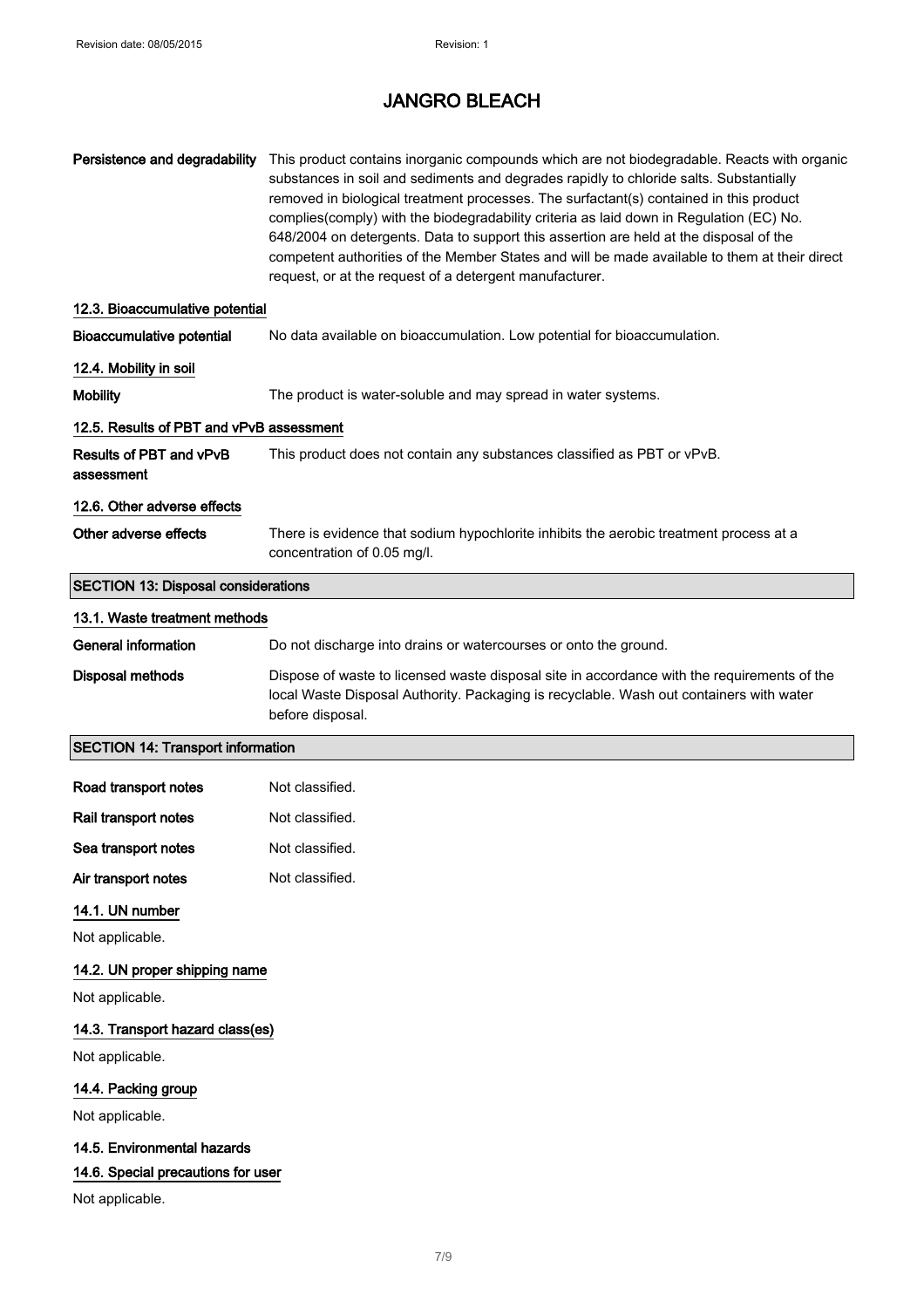#### 14.7. Transport in bulk according to Annex II of MARPOL73/78 and the IBC Code

Transport in bulk according to Not applicable. Annex II of MARPOL 73/78 and the IBC Code

### SECTION 15: Regulatory information

| 15.1. Safety, health and environmental regulations/legislation specific for the substance or mixture |                                                                                                                                                                                                                                                                                                                                                                                                                                                                                                                                                                                                                                                                                                                                           |  |
|------------------------------------------------------------------------------------------------------|-------------------------------------------------------------------------------------------------------------------------------------------------------------------------------------------------------------------------------------------------------------------------------------------------------------------------------------------------------------------------------------------------------------------------------------------------------------------------------------------------------------------------------------------------------------------------------------------------------------------------------------------------------------------------------------------------------------------------------------------|--|
| <b>National regulations</b>                                                                          | The Control of Substances Hazardous to Health Regulations 2002 (SI 2002 No. 2677) (as<br>amended).                                                                                                                                                                                                                                                                                                                                                                                                                                                                                                                                                                                                                                        |  |
|                                                                                                      | The Chemicals (Hazard Information and Packaging for Supply) Regulations 2009 (SI 2009<br>No. 716).                                                                                                                                                                                                                                                                                                                                                                                                                                                                                                                                                                                                                                        |  |
|                                                                                                      | EH40/2005 Workplace exposure limits.                                                                                                                                                                                                                                                                                                                                                                                                                                                                                                                                                                                                                                                                                                      |  |
| EU legislation                                                                                       | Regulation (EC) No 1907/2006 of the European Parliament and of the Council of 18<br>December 2006 concerning the Registration, Evaluation, Authorisation and Restriction of<br>Chemicals (REACH) (as amended).<br>Regulation (EU) No 453/2010 of 20 May 2010 amending Regulation (EC) 1907/2006,<br>Regulation (EC) No 1272/2008 of the European Parliament and of the Council of 16<br>December 2008 on classification, labelling and packaging of substances and mixtures (as<br>amended).<br>Commission Decision 2000/532/EC as amended by Decision 2001/118/EC establishing a list<br>of wastes and hazardous waste pursuant to Council Directive 75/442/EEC on waste and<br>Directive 91/689/EEC on hazardous waste with amendments. |  |
| Guidance                                                                                             | <b>COSHH Essentials.</b><br>ECHA Guidance on the Application of the CLP Criteria.<br>ECHA Guidance on the compilation of safety data sheets.                                                                                                                                                                                                                                                                                                                                                                                                                                                                                                                                                                                              |  |

#### 15.2. Chemical safety assessment

A Chemical Safety Assessment (CSA) has been completed for Sodium hypochlorite. and Sodium hydroxide.

#### SECTION 16: Other information

| Abbreviations and acronyms<br>used in the safety data sheet | DNEL Derived No Effect Level<br><b>PNEC Predicted No Effect Concentration</b><br>STP Sewage Treatment Plant<br>vPvB very Persistent, very Bio-accumulative                               |
|-------------------------------------------------------------|------------------------------------------------------------------------------------------------------------------------------------------------------------------------------------------|
| <b>Revision comments</b>                                    | NOTE: Lines within the margin indicate significant changes from the previous revision.                                                                                                   |
| <b>Revision date</b>                                        | 08/05/2015                                                                                                                                                                               |
| Revision                                                    | 1                                                                                                                                                                                        |
| <b>SDS number</b>                                           | 20579                                                                                                                                                                                    |
| Risk phrases in full                                        | R31 Contact with acids liberates toxic gas.<br>R <sub>34</sub> Causes burns.<br>R50 Very toxic to aquatic organisms.                                                                     |
| Hazard statements in full                                   | H290 May be corrosive to metals.<br>H314 Causes severe skin burns and eye damage.<br>H315 Causes skin irritation.<br>H318 Causes serious eye damage.<br>H400 Very toxic to aquatic life. |